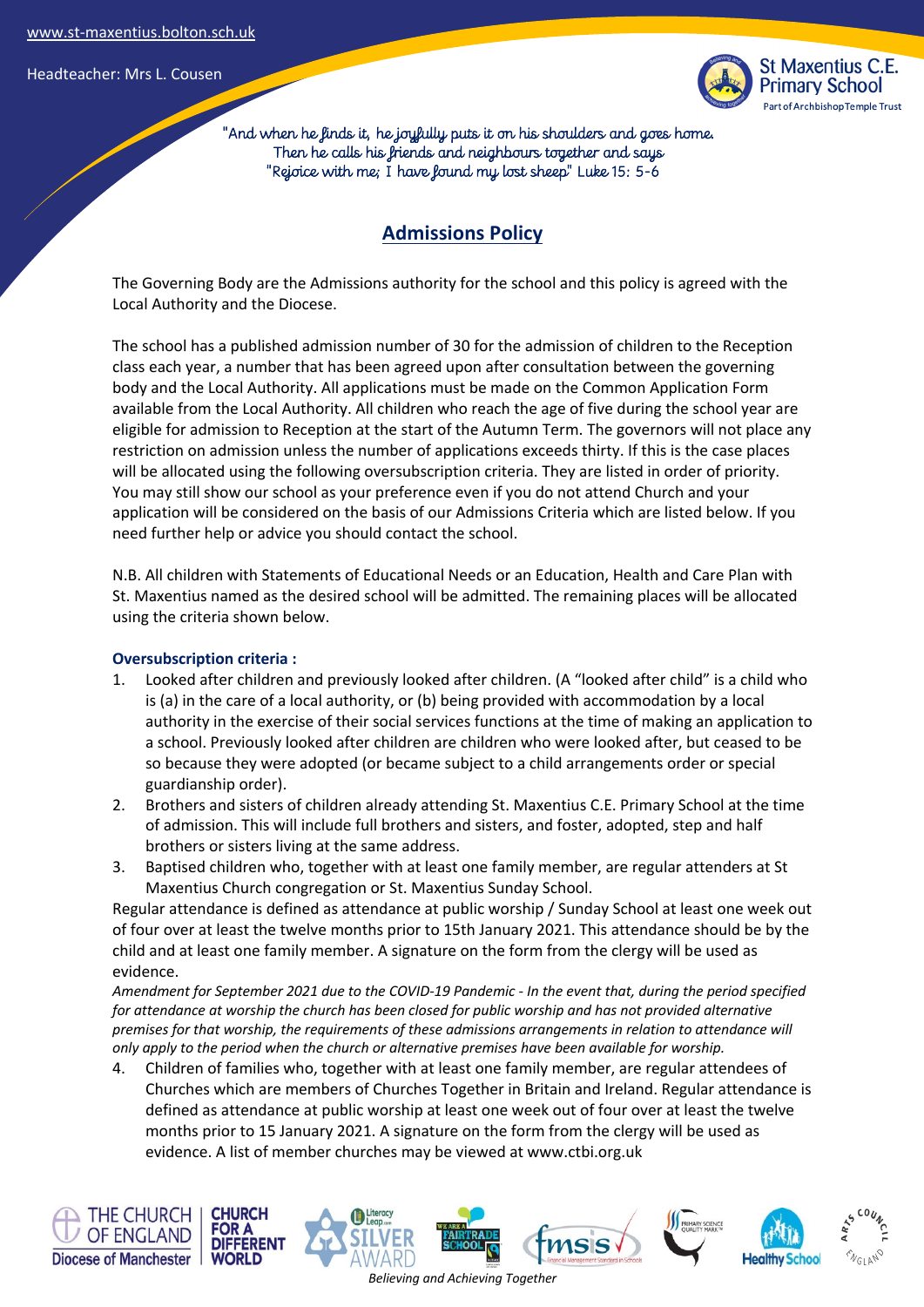

 "And when he finds it, he joyfully puts it on his shoulders and goes home. Then he calls his friends and neighbours together and says "Rejoice with me; I have found my lost sheep" Luke 15: 5-6

*Amendment for September 2021 due to the COVID-19 Pandemic - In the event that, during the period specified for attendance at worship the church has been closed for public worship and has not provided alternative premises for that worship, the requirements of these admissions arrangements in relation to attendance will only apply to the period when the church or alternative premises have been available for worship.* 

- 5. Children with 'Exceptional Medical or Social Needs'. Professional evidence (from a doctor, psychologist or social worker) will be required for such applications and will be objectively assessed. Higher priority will not be given to such children unless the required professional evidence has been produced. (In the case of accessibility, Governors may take into account the fact that a child may be able to easily access St. Maxentius and have difficulty getting into another school). Evidence must be submitted by 15th January 2021 along with the Common Application Form.
- 6. All other children. Places will be awarded based on geographical proximity to the school (as the crow flies as determined by the Local Authority)

In the event of the need for a tie breaker, the distance to the nearest alternative school will be calculated and the child who is furthest from the nearest alternative school will be offered a place. Bolton Democratic Services will arrange this placement. If this does not distinguish between two or more applicants with equal priority for the remaining place, random allocation will be used as the final tie-breaker. This will be supervised by someone independent of the school.

If you are seeking a place under category 3 or 4 oversubscription criteria, you should complete the school's supplementary form which is available from the school on request. The form should be returned to school by no later than 15th January 2021.

As we have no nursery class, all children are invited for afternoon visits prior to starting school in September. Dates for these visits will be sent to parent's homes. Children are admitted once a year into the Reception Class unless the parent has decided on a deferred admission (see below). Parents will receive notification of their child's starting date in the term before they commence school.

#### **Twins**

Infant classes must not contain more than 30 pupils with a single school teacher. Additional children may only be admitted under limited exceptional circumstances. Where there are children of multiple births wishing to be admitted and the sibling is the 30th child, the governors may admit over the infant class requirement if it is possible to do so.

#### **Waiting list**

Where we have more applications than places, the admissions criteria will be used. Children who are not admitted will have their name placed on a waiting list. The names on this waiting list will be in the order resulting from the application of the admissions criteria. Since the date of application cannot be a criterion for the order of names on the waiting list, late applicants for the school will be slotted into the order according to the extent to which they meet the criteria. Thus it is possible that a child who moves into the area later to have a higher priority than one who has been on the waiting list for some time. If a place becomes available within the admission number, the child whose name is at the top of the list will be offered a place. This is not dependent on whether an appeal has been submitted. This waiting list will operate until the end of the autumn term only (31 December).

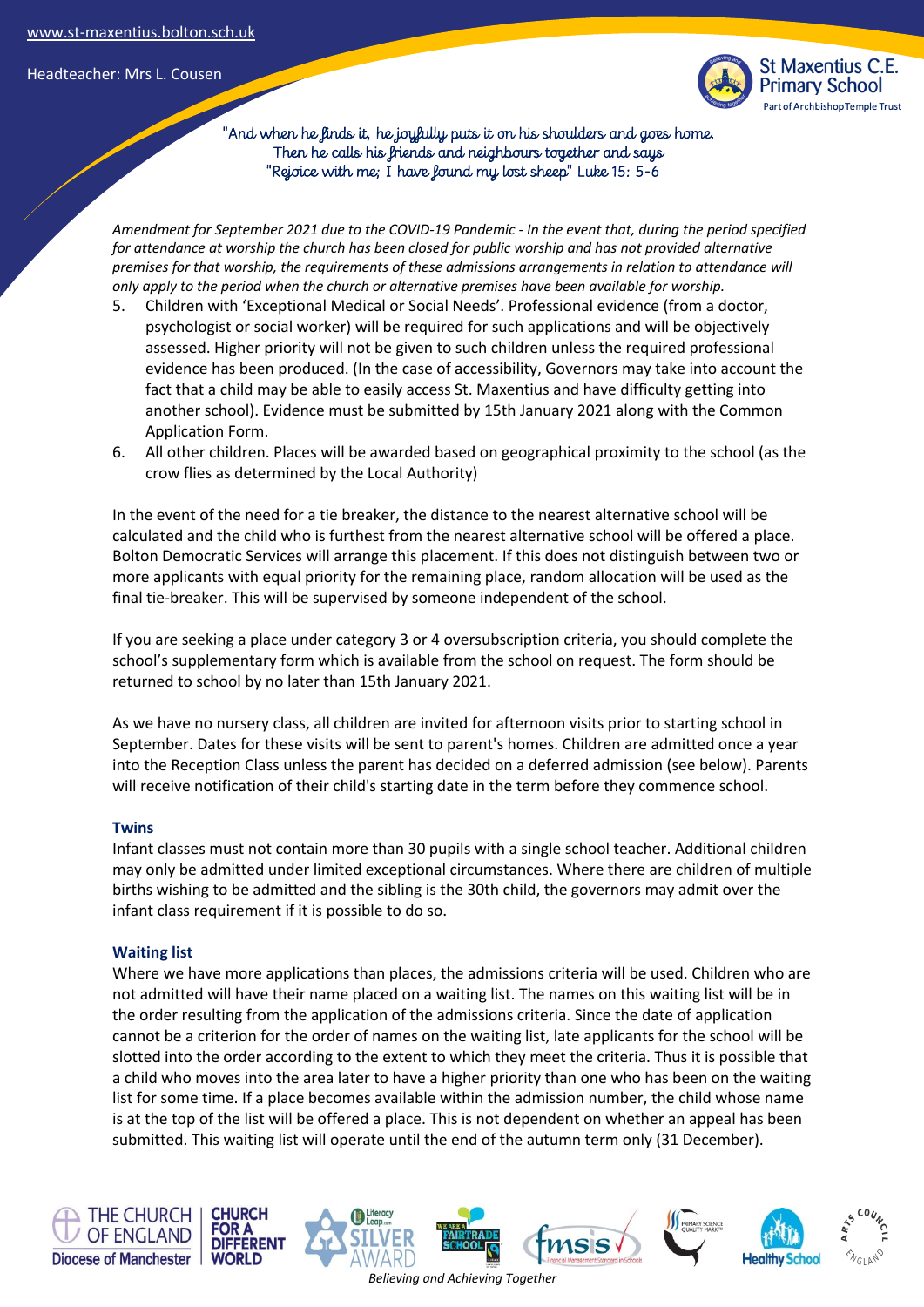

 "And when he finds it, he joyfully puts it on his shoulders and goes home. Then he calls his friends and neighbours together and says "Rejoice with me; I have found my lost sheep" Luke 15: 5-6

#### **Deferred Admissions**

Children are entitled to a place in Reception at the beginning of the Autumn term following their fourth birthday. Parents can defer the date their child is admitted to school until later in the school year and, if they do this, the place will be held for the child. They cannot, however, defer entry beyond the beginning of the term after the child's fifth birthday, nor beyond the school year for which the original application was accepted. Where parents wish, their child may attend on a part time basis until the child reaches compulsory school age.

#### **Appeals**

Where the governors are unable to offer a place because the school is over subscribed, parents have the right to appeal to an independent admission appeal panel, set up under the School Standards and Framework Act, 1998, as amended by the Education Act, 2002. Parents should notify the clerk to the governors at the school within 14 days of receiving the letter refusing a place. Parents will have the opportunity to submit their case to the panel in writing and also to attend in order to present their case. You will normally receive 14 days' notice of the place and time of the hearing. Appeals are administered through Democratic Services of Bolton Council.

A leaflet explaining the appeal procedure is obtainable from the Education Department. The intention of this policy is to enable those responsible for admissions, in the event of over subscription, to make their decisions as objectively as possible and in accordance with the school's Mission Statement.

#### **Requests For Admission Outside The Child's Normal Age Group**

Parents requesting admission out of the normal age group must put their request in writing, addressed to the Head teacher at the school, together with any supporting evidence that the parent wishes to be taken into account. The governing body will make decisions on requests for admission outside the normal age group on the basis of the circumstances of each case and in the best interests of the child concerned. This will include taking account of the parent's views; any information provided about the child's academic, social and emotional development; where relevant, their medical history and the views of a medical professional; whether they have previously been educated out of their normal age group; and whether they may naturally have fallen into a lower age group if it were not for being born prematurely. The governing body will also take into account the views of the Head teacher. When informing a parent of their decision on the year group the child should be admitted to, the governing body will set out clearly the reasons for their decision.

Where the governing body agrees to a parent's request for their child to be admitted out of their normal age group and, as a consequence of that decision, the child will be admitted to a relevant age group (i.e. the age group to which pupils are normally admitted to the school) the local authority and governing body will process the application as part of the main admissions round, unless the parental request is made too late for this to be possible, and on the basis of their determined admission arrangements only, including the application of oversubscription criteria where applicable. The governing body will not give the application lower priority on the basis that the child is being admitted out of their normal age group.

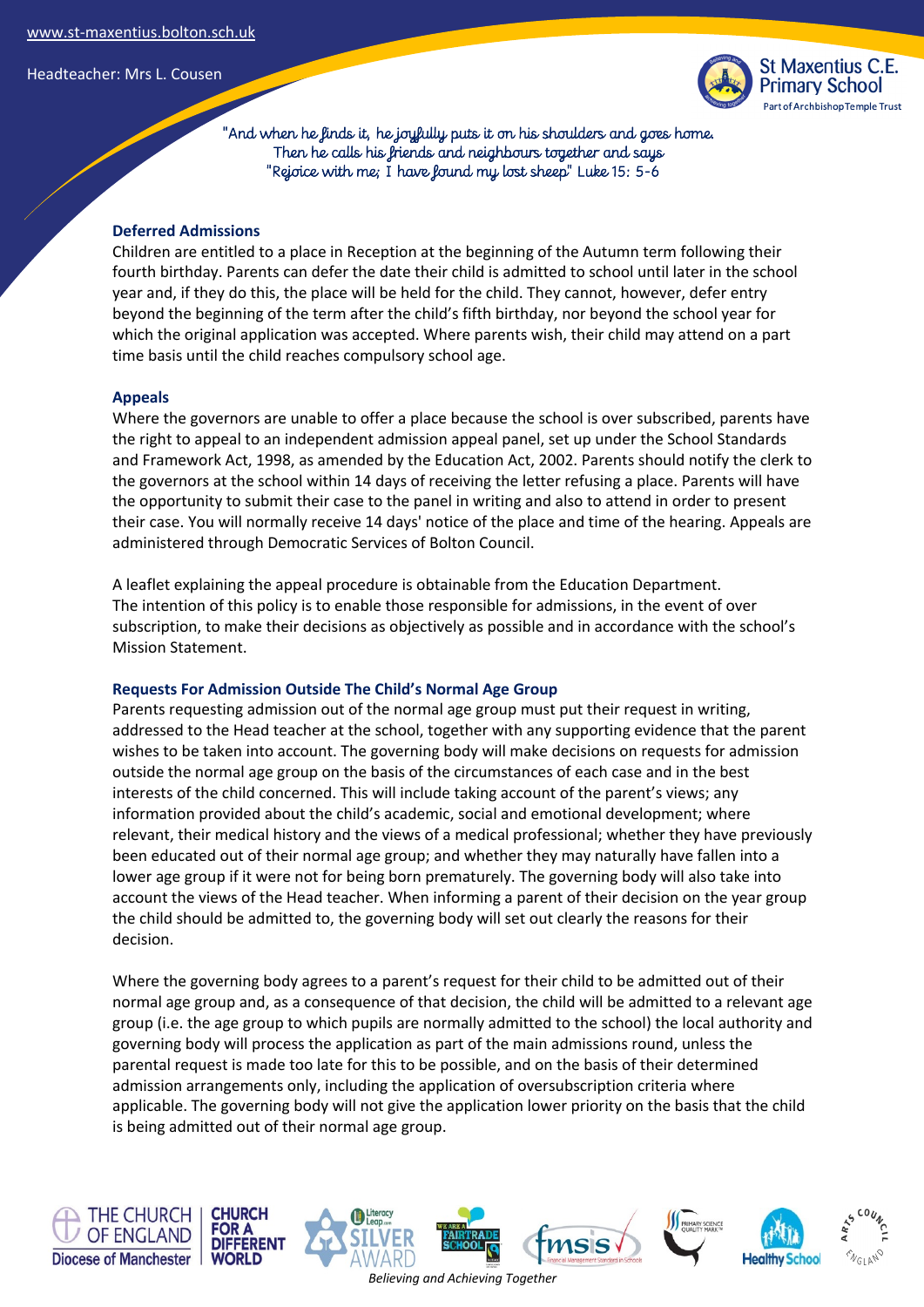

 "And when he finds it, he joyfully puts it on his shoulders and goes home. Then he calls his friends and neighbours together and says "Rejoice with me; I have found my lost sheep" Luke 15: 5-6

#### **In Year Applications**

For in-year applications received outside the normal admissions round, if places within the year group required are available, then a place will be offered to those who apply. If there are places available but there are more applicants than places then the oversubscription criteria (above) will apply.

For any further information, please contact the school on 01204 333106 or Pupil and Student Services (Bolton LA) on 01204 332092.

**Prepared by:** Mrs L Cousen (Headteacher) **Reviewed:** September 2021 **Next Review Date:** September 2022



*Believing and Achieving Together*